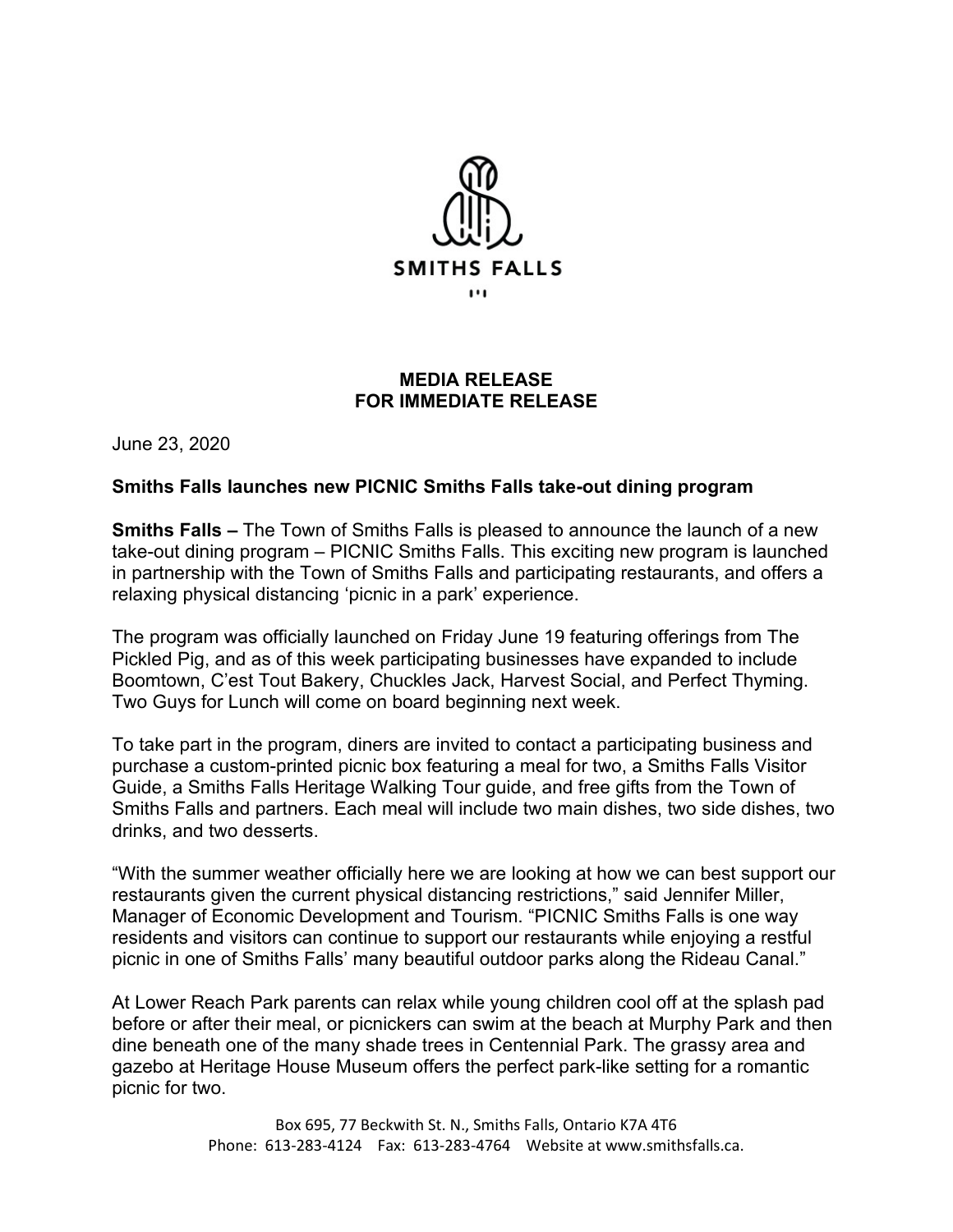The PICNIC Smiths Falls program is expected to continue to grow over the coming weeks and will be supported by marketing efforts led by the Town of Smiths Falls.

More information will be distributed through the Town of Smiths Falls' social media pages, Experience Smiths Falls [\(www.facebook.com/ExperienceSmithsFalls\)](http://www.facebook.com/ExperienceSmithsFalls) on Facebook and @TownofSmithsFalls on Instagram.

To order a PICNIC Smiths Falls meal please contact:

**Boomtown Fusion Eatery**  613-283-2283 [www.facebook.com/Boomtown-102382154728993/](http://www.facebook.com/Boomtown-102382154728993/)

**C'est Tout Bakery** 613-284-0774 [www.cesttoutbakery.com](http://www.cesttoutbakery.com/)

**Chuckles Jack** 613-205-1400 [www.chucklesjack.ca](http://www.chucklesjack.ca/)

**Harvest Social** 613-283-0438 [www.facebook.com/harvestsocialsf](http://www.facebook.com/harvestsocialsf)

**Perfect Thyming** 613-283-9577 [www.perfect-thyming-restaurant.business.site](http://www.perfect-thyming-restaurant.business.site/)

**The Pickled Pig** 613-283-7707 [www.thepickledpig.square.site](http://www.thepickledpig.square.site/)

**Two Guys for Lunch** (next week) 613-284-2202 [www.twoguysforlunch.webs.com](http://www.twoguysforlunch.webs.com/)

-30-

For further information, please contact:

**Jennifer Miller** Economic Development and Tourism Manager

> Box 695, 77 Beckwith St. N., Smiths Falls, Ontario K7A 4T6 Phone: 613-283-4124 Fax: 613-283-4764 Website at www.smithsfalls.ca.